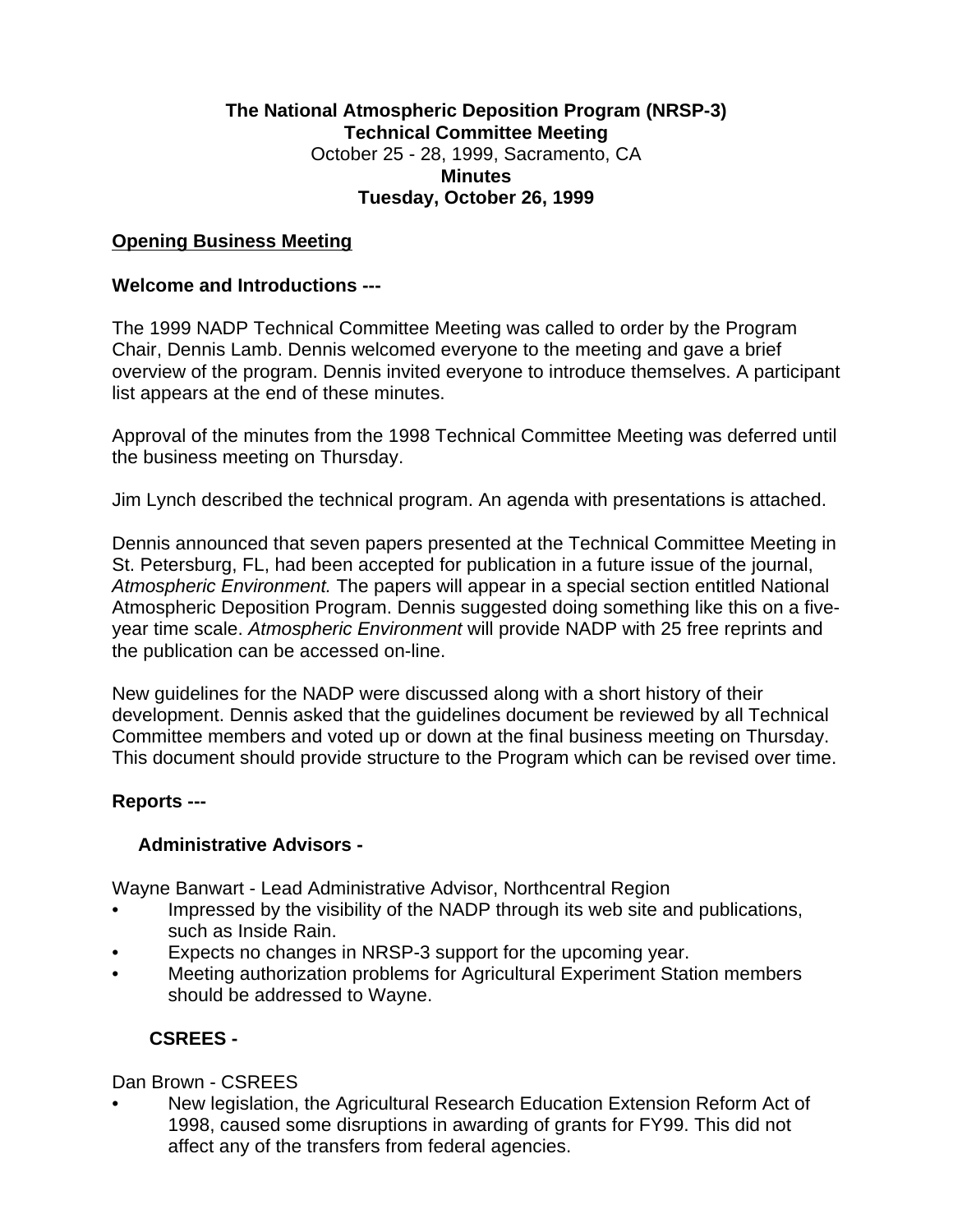# **NTN Advisor -**

Mark Nilles - USGS

- Reported that the NTN has experienced good visibility and that the number of sites is increasing.
- Sees a continued interest in deposition monitoring, nitrogen and mercury loading, and the effect of SO $_{\text{2}}$  emissions reductions on loading and on aquatic and terrestrial systems.
- Anticipates renewed interest among agricultural participants because of the effect of emissions from animal confinement facilities. NTN data on ammonium deposition is a valuable resource that can be used to examine ths issue.
- Wants the NADP to look to the future concerning equipment modernization.
- Discussed the important advantage NADP has in its coast-to-coast and borderto-border coverage, which places the network in a good position to address future environmental problems related to atmospheric deposition. New equipment is needed if we are to have the versatility to address emerging issues.

# **AIRMoN Advisor -**

Rick Artz - NOAA Air Resources Laboratory

- Showed the AIRMoN site map and talked of the need for more coastal sites, although budget limitations prevent any additions to the AIRMoN at this time.
- Commended Mark Nilles on his service on the Commission on Environmental and Natural Resources (CENR). AIRMoN has worked with Mark and other CENR members to emphasize the need for modernizing NADP equipment.
- Reported briefly on a project to study the impacts of adding a chemical preservative to AIRMoN sample containers. (See Jane Rothert's poster on the use of thymol.)
- Discussed plans to develop the capability to present trajectories accompanying chemical analysis results on the web in the next year or two.

# **Program Office -**

Van Bowersox, NADP Coordinator - Illinois State Water Survey

Site Status (as of 15 Oct 99)

| $(1)$ NTN       |     |             |
|-----------------|-----|-------------|
| active          | 217 |             |
| intercomparison | 2   | 02NH & 08CO |
| <b>TOTAL</b>    | 219 |             |
| (2) AIRMON      |     |             |
| active          | 9   |             |
| $(3)$ MDN       |     |             |
| active          | 38  |             |
| intercomparison | 1   | <b>18WA</b> |
| <b>TOTAL</b>    | 39  |             |
|                 |     |             |

• Showed NTN site map, especially noting new sites and sites in jeopardy

- Showed AIRMoN site map, especially noting site recently closed (Sarasota, FL)
- Presented a summary of NADP cooperators for NTN, AIRMoN, and MDN sites State Agricultural Experiment Stations **45** sites National Parks, Monuments, Lakeshores, Seashores, and Rivers 36 sites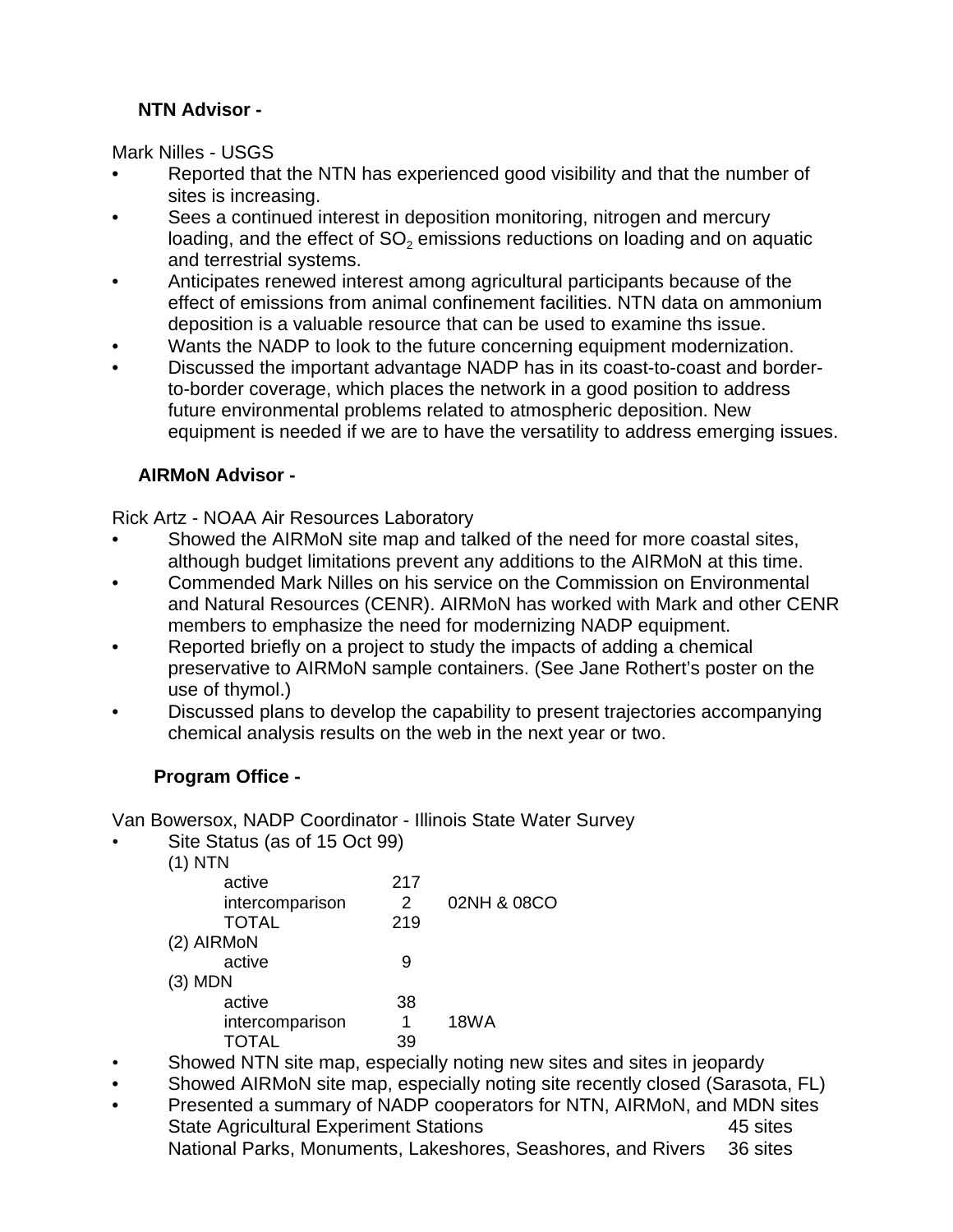| State & Local Government Agencies                        | 30 sites |
|----------------------------------------------------------|----------|
| <b>Universities</b>                                      | 27 sites |
| <b>National Forests &amp; Forest Experiment Stations</b> | 14 sites |
| <b>Private Companies</b>                                 | 10 sites |
| <b>National Wildlife Refuges</b>                         | 8 sites  |
| <b>Indian Tribes</b>                                     | 6 sites  |
| <b>Canadian Government Agencies</b>                      | 4 sites  |
| Other U.S. Government Agencies                           | 18 sites |

Clyde Sweet, NADP Associate Coordinator, Toxics - Illinois State Water Survey

- Showed latest MDN site map. Canada now operates 4 MDN sites with 5 to 7 new ones planned, including one on the Hudson Bay. Other new sites are planned in Pennsylvania (4), Alabama, Georgia, Mississippi, and California (San Francisco Bay). MDN is expected to grow from ~40 to ~55 sites in the next year.
- Reported on recent presentations about MDN:

paper at Air and Waste Management Assoc. (A&WMA) meeting in St Louis A&WMA specialty meeting on mercury in Minneapolis, MN

EPA workshop on persistent pollutants in Durham, NC, which was an effort to coordinate monitoring and data analysis with the Europeans and Canadians.

• Reported on planned systems and performance review of Mercury Analytical Laboratory in 2000.

# **Central Analytical Laboratory -**

Karen Harlin, Manager CAL, Illinois State Water Survey

**CAL Status** 

(1) NTN - 192,800 samples received to date (11,500 per year) AIRMoN - 9530 samples received to date (1550 per year)

(2) Data to Program Office - NTN through December 1998 & AIRMoN: through July 1999

(3) CAL staff reorganized into functional groups

(4) Site Operator Training Course held May 1999, with 31 participants

(5) 1996/1997 CAL Quality Assurance Report published in April 1999

(6) New *NTN Site Operation Manual* mailed to NTN site operators and supervisors

in October 1999; also available on NADP Internet site.

(7) CALendar 2000 shipped to sites October 1999

(8) Monthly site reports reformatted

(9) Dry-side sample analysis terminated in November 1998

(10) Dry-add sample analysis replaced with lab type D in February 1999

(11) Special Projects - (a) study of decasplitter used in interlaboratory comparison sample preparation, (b) evaluation of potential bucket and bottle background contamination due to lack of mailer rotation

(12) Standard Operating Procedures reorganized in USEPA format

(13) Computers, lab equipment, & data reduction software is Y2K compliant

(14) CAL interlaboratory comparison participation - USGS, WMO/GAW, NWRI and EMEP

• Reported that a 5-member team, led by John Robertson, conducted a systems and performance review of the CAL on Sept 20-22, 1999; CAL will provide a written response at Spring Subcommittee meetings.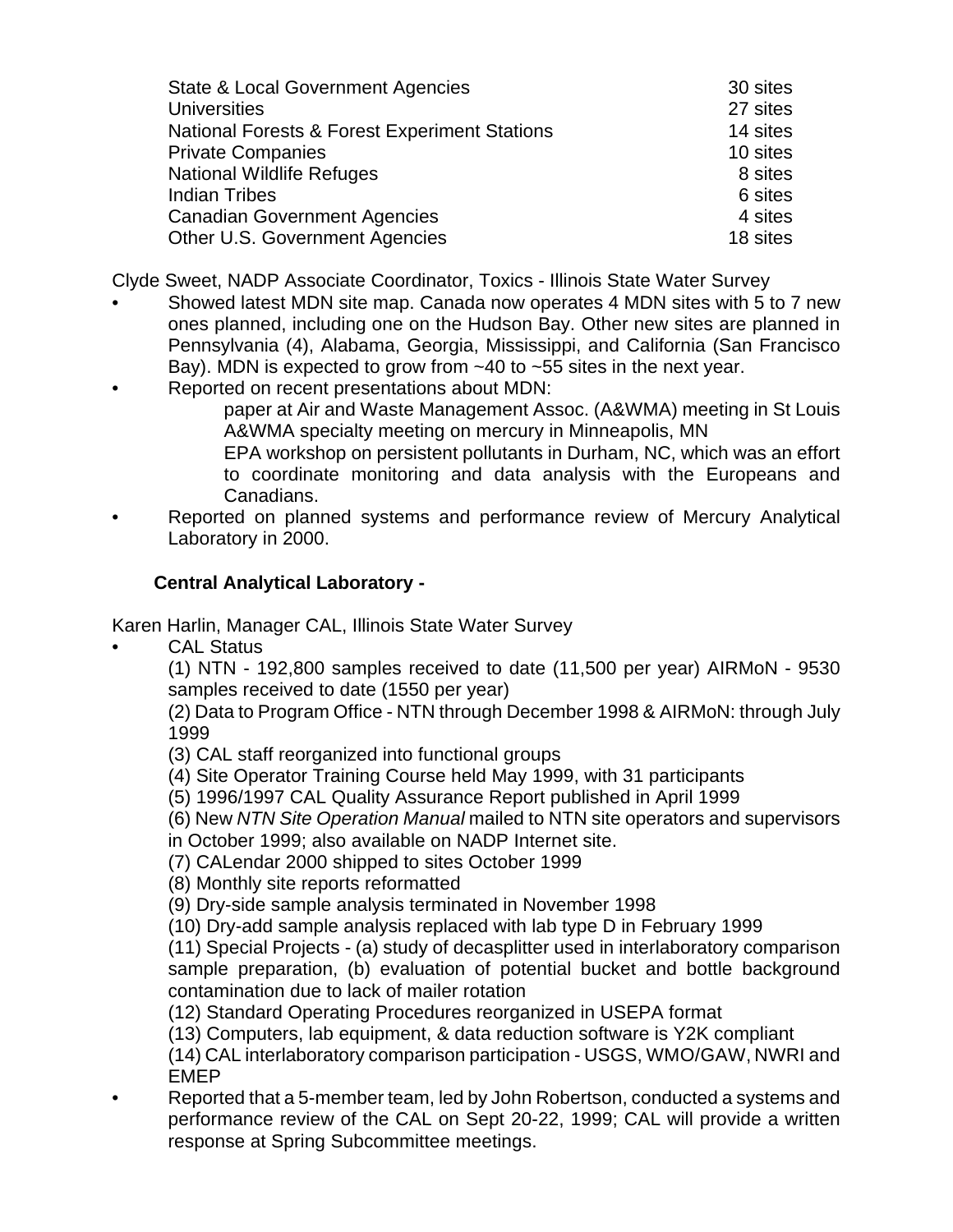• Future plans for CAL - (1) Develop CAL Web page, (2) Complete revisions to appendices of operator's manual, (3) Computerize pH and conductivity measurements, (4) Develop database and bar code system for site supplies, (5) Update data validation programs, (6) Data to Program Office on schedule.

## **Mercury Analytical Laboratory (HAL) -**

Bob Brunette, Frontier Geosciences, Inc.

- **HAL Status** 
	- (1) MDN facilities being expanded and updated
	- (2) 17 people full or part time for MDN
	- (3) New Tekran auto-analyzer
	- (4) New FTP data access for site operators
	- (5) 1998 Quality Assurance report completed
- Presented MDN data turnaround schedules.
- Reported on interlaboratory comparisons and audits that solidified a new certifications with state organizations

#### **Awards ---**

NADP Chair, Dennis Lamb, presented site operator service awards for 5, 10, and 15 years:

*5-year awards (paper certificates)*

| CAL              |                              |                                 | <b>Start</b> |
|------------------|------------------------------|---------------------------------|--------------|
| Code             | <b>Name</b>                  | <b>Site Name</b>                | Date         |
| CO <sub>93</sub> | Cap Kuney                    | <b>Buffalo Pass-Dry Lake</b>    | 101486       |
| CO97             |                              | <b>Buffalo Pass-Summit Lake</b> | 020784       |
| <b>ME98</b>      | William Gawley               | Acadia NP-McFarland Hill        | 111081       |
| MI26             | Nina Consolatti              | Kellogg Biological Station      | 062679       |
| OK00             | Roger Hill                   | <b>Salt Plains NWR</b>          | 121383       |
| <b>VA28</b>      | <b>Shane Spitzer</b>         | Shenandoah NP - Big Meadows     | 051281       |
| WI98             | Kathy Molitor                | <b>Wildcat Mountain</b>         | 080189       |
| <b>WY00</b>      | Allan Ellsworth              | Snowy Range-Glacier Lake        | 042286       |
| <b>WY95</b>      |                              | <b>Brooklyn Lake</b>            | 092292       |
|                  | 10-year awards (5x7 plaque)  |                                 |              |
| <b>IN41</b>      | Kenneth Scheeringa           | Purdue University Ag Farm       | 071382       |
| OR <sub>18</sub> | Cheryl Borum                 | <b>Starkey Exp Forest</b>       | 030684       |
| <b>TX02</b>      | Glenda Copley                | Muleshoe NWR                    | 061885       |
|                  | 15-year awards (8x10 plaque) |                                 |              |
| CO <sub>02</sub> | Mark Losleben                | Niwot Saddle                    | 060584       |
| CO <sub>94</sub> |                              | Sugarloaf                       | 110486       |
| KY22             | Michael Brotzge              | <b>Lilley Cornett Woods</b>     | 090683       |
| <b>MN18</b>      | Christine Barton             | Fernberg                        | 111880       |
| <b>MN23</b>      | Mary McGuire                 | Camp Ripley                     | 101883       |
| <b>MS10</b>      | <b>William Morris</b>        | Clinton                         | 071084       |
| ND <sub>08</sub> | Karen Duray                  | Icelandic SP                    | 102583       |
| WI99             | <b>Ted Peters</b>            | Lake Geneva                     | 060584       |
| <b>WY02</b>      | Greg Bautz                   | Sinks Canyon                    | 082184       |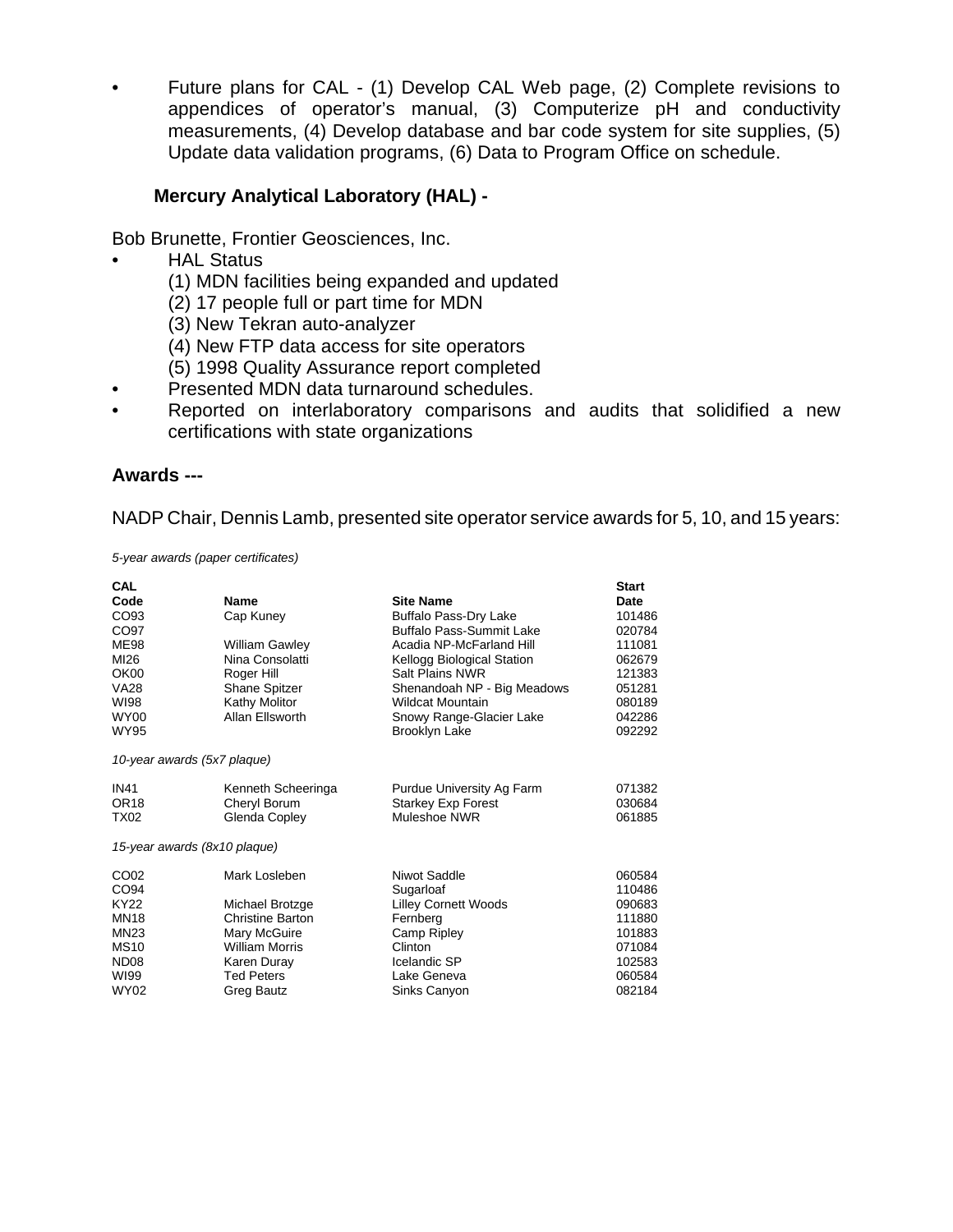# **Closing Business Meeting**

Dennis Lamb opened the business meeting. Minutes of the 1998 Technical Committee were approved.

### **Nominating Committee —**

Wayne Banwart reported on the deliberations of the nominating committee appointed by Technical Committee Chair Dennis Lamb. Committee members were Wayne Banwart (Lead Administrative Advisor), Joel Frisch (U.S. Geological Survey), and John Sherwell (Maryland Department of Natural Resources). Kathy Tonnessen of the National Park Service was nominated for Technical Committee Secretary for the 1999-2000 term. She agreed to the nomination. Wayne moved to accept the nomination, Van Bowersox seconded. No other nominations were presented. Nominations were closed.

*Motion*: Van Bowersox moved to approve Kathy Tonnessen as NADP Secretary by vote of acclamation. Lee Maull seconded.

Motion carried.

Technical Committee Officers for 1999-2000 are: Chair: Jim Lynch Vice Chair: Rick Artz Secretary: Kathy Tonnessen Past Chair: Dennis Lamb

# **Executive Committee Report —**

Dennis Lamb, Technical Committee Chair, Penn State University

- Reported that the Executive Committee voted to move ahead with promoting development of a new wet deposition collector for use in all three NADP networks. Specifications for a new precipitation gage and collector were accepted. An ad hoc committee consisting of Mark Nilles, Rick Artz, Van Bowersox, Eric Prestbo, and Rich Grant has led the effort to develop specifications for new equipment.
- Reported on a new ad hoc committee charged with developing a site classification scheme based on factors such as land use, source distribution, population, etc. This committee consists of Luther Smith, John Sherwell, Susan Johnson, Bob Larson, and Scott Dossett.
- Reported on approval of archival sample requests from Ed Harvey of the University of Nebraska for samples from NE99 and Ty Coplen of the USGS for samples from co-located NTN and AIRMoN sites.
- Reported on a sub-sampling request from Dave MacTavish, CAPMoN manager, to look for haloacetic acids.
- Guidelines Governing the National Atmospheric Deposition Program

*Motion*: Luther Smith moved to have the guidelines accepted. John Sherwell seconded. Motion carried.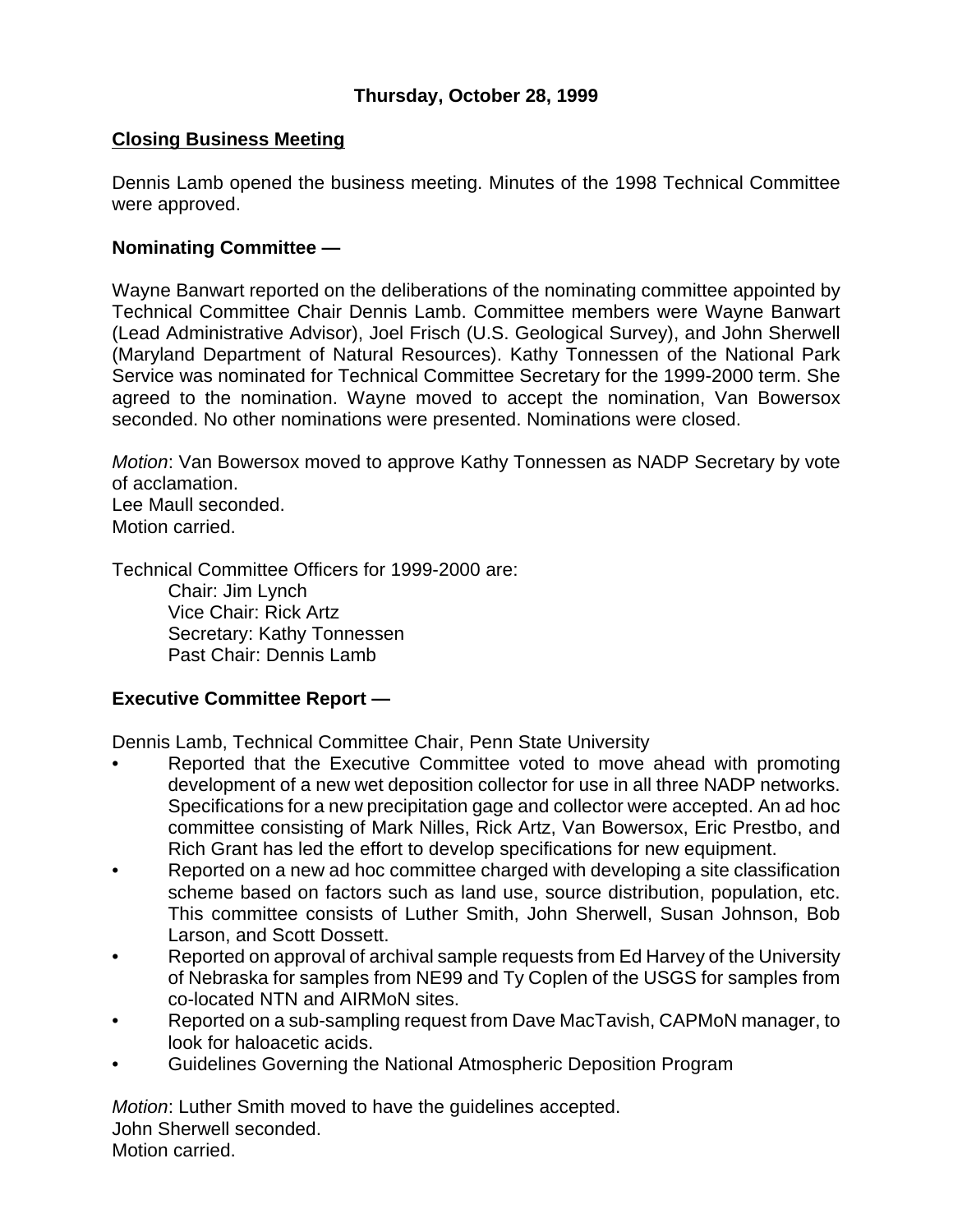The voting membership of the Executive Committee currently includes the Technical Committee Past Chair, Chair, Vice-chair, Secretary, Chair of the Network Operations Subcommittee, Chair of the Data Management and Analysis Subcommittee, and Chair of the Environmental Effects Subcommittee.

*Motion*: Rick Artz moved that the Co-chair of the Budget Advisory Committee be a voting member of the Executive Committee.

Kristi Heuer seconded.

*Discussion*: Lee Maull raised a concern that there would be eight members with voting status, creating a potential problem with breaking ties. Luther Smith mentioned that in a simple majority a tie vote fails. It was stated that the current Co-chairs are the Chair of the Executive Committee and at present the USGS representative. Motion carried.

# **Subcommittee Reports —**

# **Network Operations Subcommittee (NOS) -**

John Gordon, NOS Chair

- The NOS reported on 1999-2000 officers: Jane Rothert (Chair), Susan Johnson (Vice-chair) and John Shimshock (Secretary).
- *•* NOS actions
	- (1) Approved minutes of the Spring 1999 NOS (Boulder, Co)

(2) Recommended CAL and HAL audits be conducted every three years; amendment: conduct a paper review within 12 months of a 3-year audit

(3) Recommended Program Office (QA Manager) to follow up on problems uncovered from ATS site audits, report on corrective actions, and document and report this information to the NOS twice a year

(4) Approved specifications for modernization of precipitation gage and collector; amendment: the specifications on the web site be deemed preliminary

(5) Changed minimum sample volume from 300 mL to 250 mL for samples sent to the CAL; amendment: add requirement that samples be shaken before any sub-sampling (never take more than a 100-gram sub-sample)

(6) Approved replacing use of USGS decasplitter with simply pouring samples for the USGS laboratory comparison study

(7) Endorsed the use of LODA sensors as equivalent to ACM sensors

(8) Endorsed the use of motorboxes equipped with the Pittman high output motor as equivalent to the ACM motorbox

(9) Appointed an ad hoc committee of the two past NOS chairs and current chair to document NOS officer duties

*Motion*: Gary Lear moved to accept the NOS report.

Sue Bachman seconded.

Motion carried.

# **Data Management & Analysis Subcommittee (DMAS) -**

Luther Smith, DMAS Chair

- Reported on 1999-2000 officers: Bob Brunette (Chair), Gary Lear (Vice-Chair) and Bob Larson (Secretary).
- DMAS actions